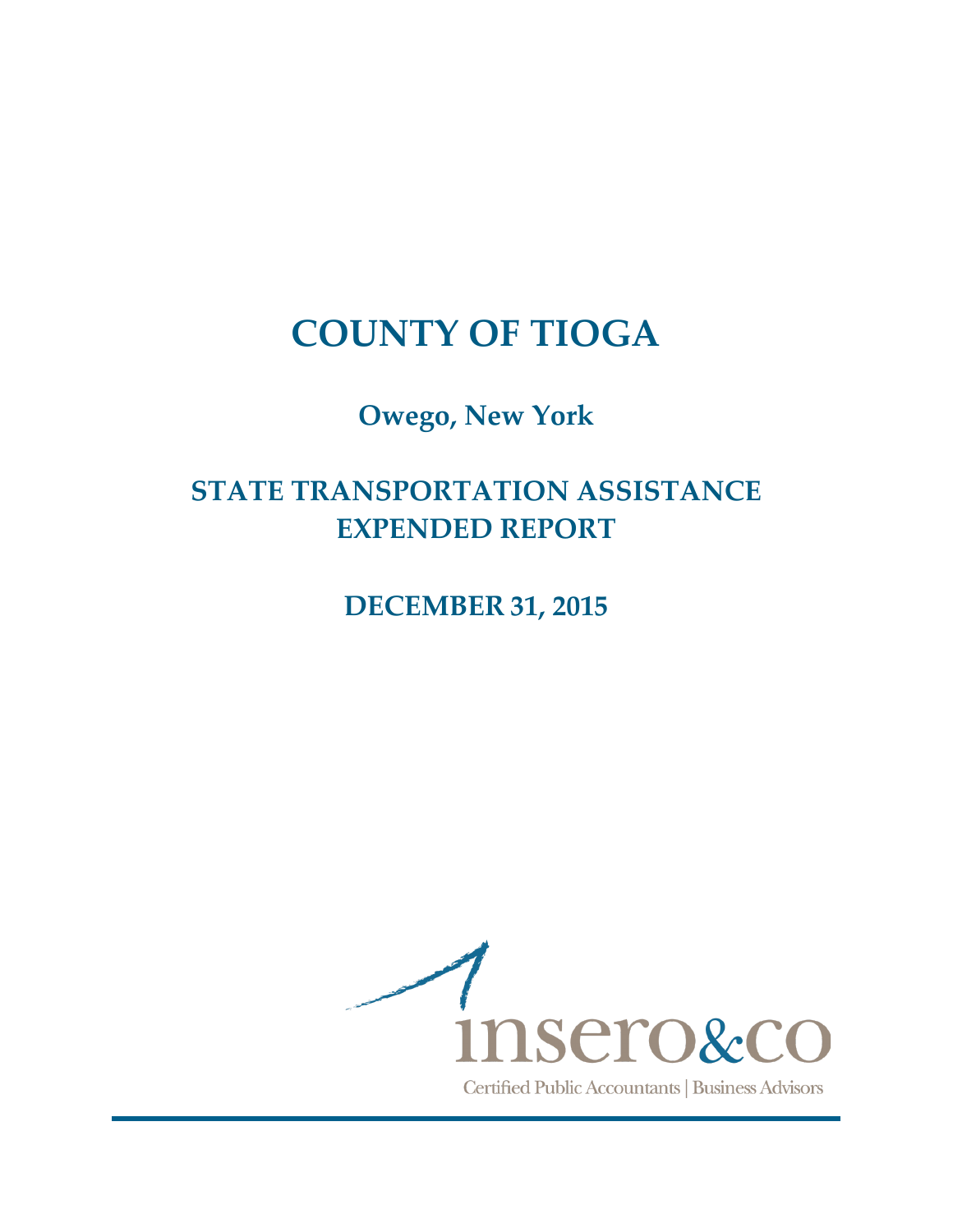# *COUNTY OF TIOGA* **STATE TRANSPORTATION ASSISTANCE EXPENDED REPORT**

# **TABLE OF CONTENTS DECEMBER 31, 2015**

| Independent Auditor's Report on Compliance and Controls over<br>State Transportation Assistance Expended Based on an Audit of Financial Statements |                |
|----------------------------------------------------------------------------------------------------------------------------------------------------|----------------|
|                                                                                                                                                    | $1 - 3$        |
|                                                                                                                                                    | $\overline{A}$ |
|                                                                                                                                                    | 5              |
| Schedule of Findings and Questioned Costs                                                                                                          | 6              |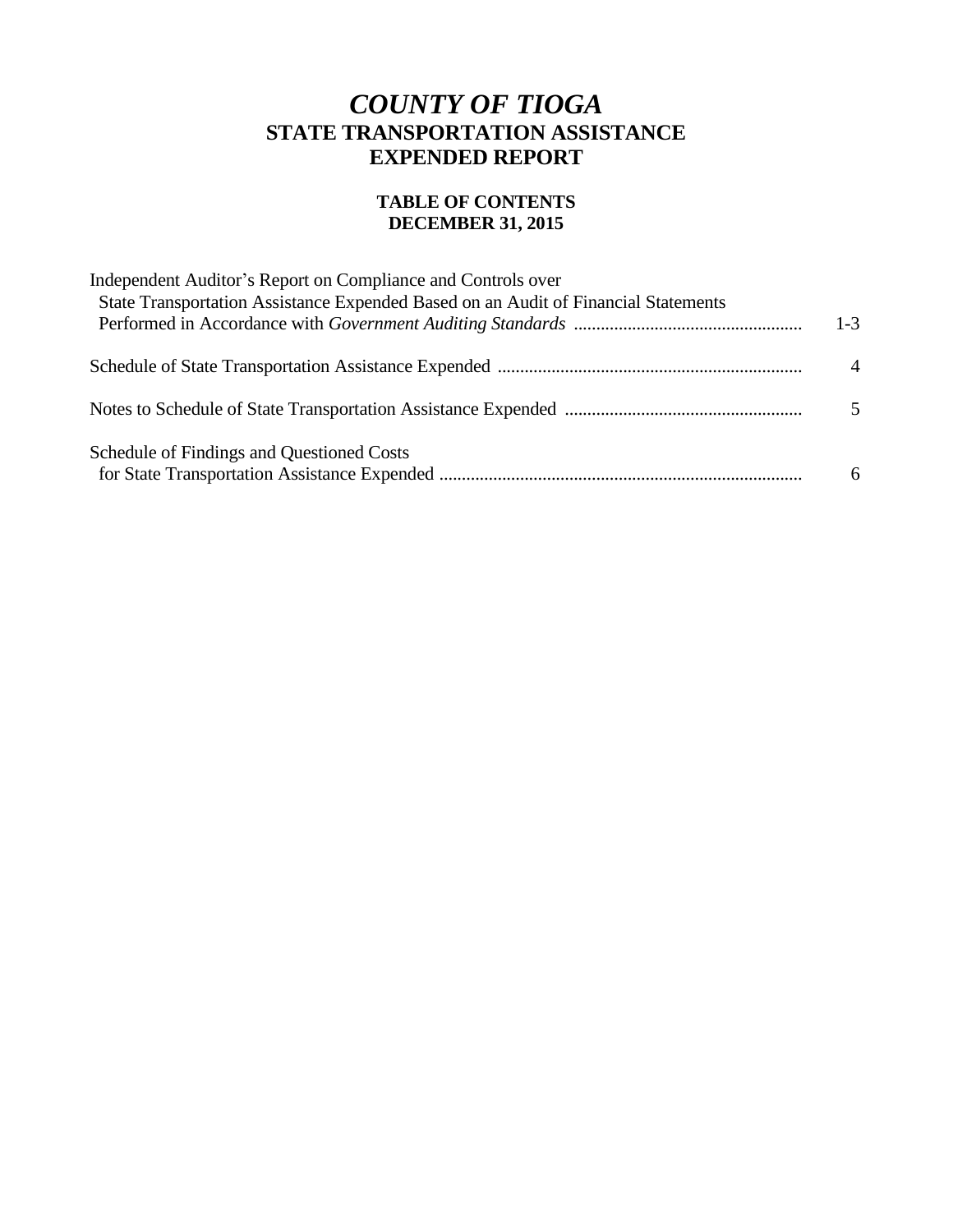

Certified Public Accountants | Business Advisors

### **INDEPENDENT AUDITOR'S REPORT ON COMPLIANCE AND CONTROLS OVER STATE TRANSPORTATION ASSISTANCE EXPENDED BASED ON AN AUDIT OF FINANCIAL STATEMENTS PERFORMED IN ACCORDANCE WITH** *GOVERNMENT AUDITING STANDARDS*

County Legislature County of Tioga Owego, New York

### **Report on Compliance**

We have audited the County of Tioga's (the County) compliance with the types of compliance requirements described in Title 17 of the New York State Codes, Rules and Regulations (NYCRR) Part 43 that could have a direct and material effect on each state transportation assistance program tested for the year ended December 31, 2015. The County's programs tested are identified in the summary of audit results section of the accompanying Schedule of Findings and Questioned Costs.

### **Management's Responsibility**

Management is responsible for compliance with the requirements of laws, regulations, contracts and grants applicable to each state transportation assistance program tested.

#### **Auditor's Responsibility**

Our responsibility is to express an opinion on compliance for each of the County's state transportation assistance program tested based on our audit of the types of requirements referred to above.

We conducted our audit of compliance in accordance with auditing standards generally accepted in the United States of America; the standards applicable to financial audits contained in *Government Auditing Standards*, issued by the Comptroller General of the United States; and Title 17 of the NYCRR Part 43. Those standards and Title 17 of the NYCRR Part 43 require that we plan and perform the audit to obtain reasonable assurance about whether noncompliance with the types of compliance requirements referred to above that could have a direct and material effect on the state transportation assistance programs tested occurred. An audit includes examining, on a test basis, evidence about the County's compliance with those requirements and performing such other procedures as we considered necessary in the circumstances.

We believe that our audit provides a reasonable basis for our opinion on compliance for each state transportation assistance program tested. However, our audit does not provide a legal determination of the County's compliance.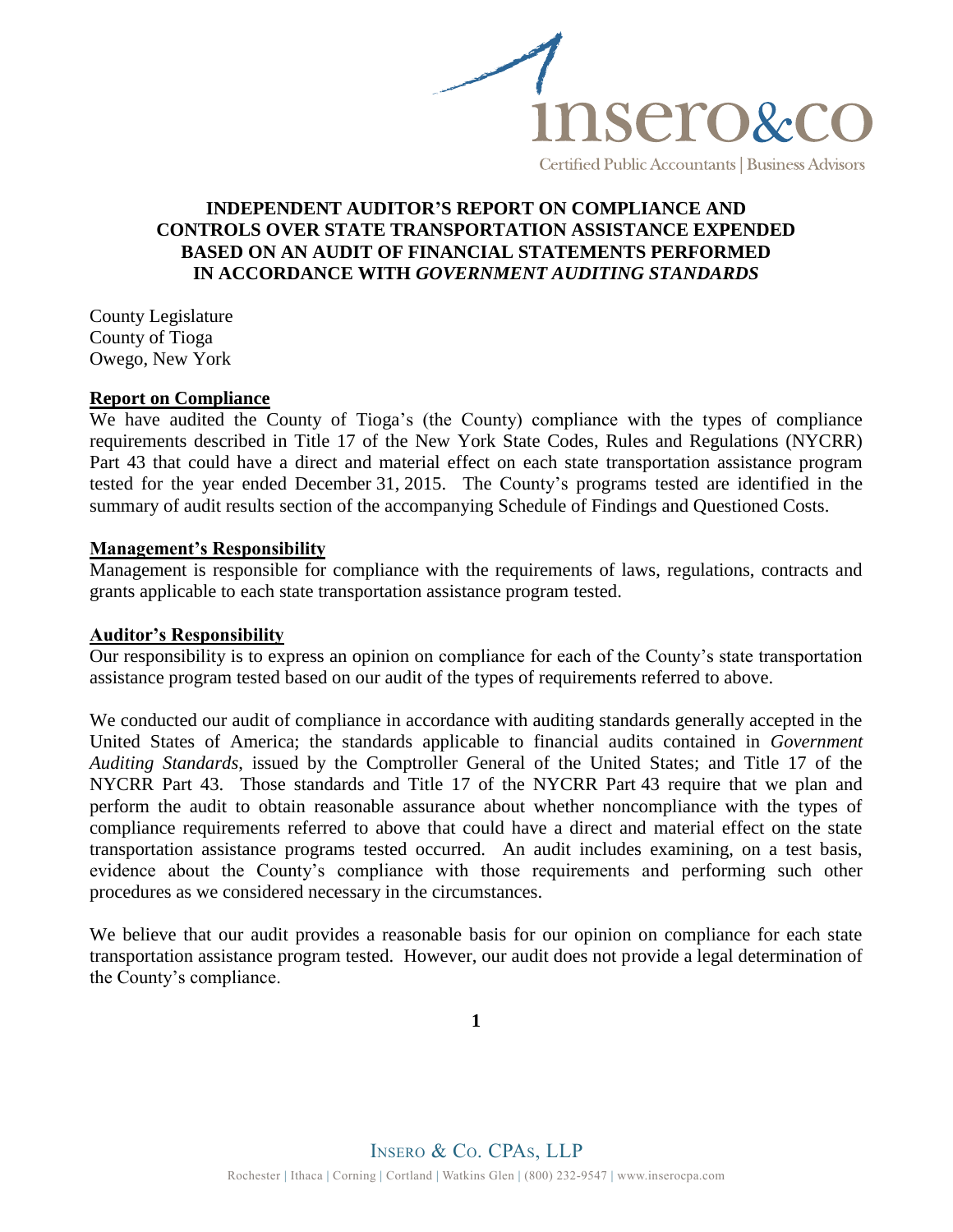### **Opinion on Each State Transportation Assistance Program Tested**

In our opinion, the County of Tioga complied, in all material respects, with the requirements referred to above that could have a direct and material effect on each of its state transportation assistance programs tested for the year ended December 31, 2015.

### **Report on Internal Control Over Compliance**

Management of the County of Tioga is responsible for establishing and maintaining effective internal control over compliance with the requirements of laws, regulations, contracts, and grants applicable to state transportation assistance programs tested. In planning and performing our audit of compliance, we considered the County's internal control over compliance with the types of requirements that could have a direct and material effect on the state transportation assistance programs tested to determine the auditing procedures that are appropriate in the circumstances for the purpose of expressing our opinion on compliance in accordance with Title 17 of the NYCRR Part 43, but not for the purpose of expressing an opinion on the effectiveness of internal control over compliance. Accordingly, we do not express an opinion on the effectiveness of the County's internal control over compliance.

A *deficiency in internal control over compliance* exists when the design or operation of a control over compliance does not allow management or employees, in the normal course of performing their assigned functions, to prevent, or detect and correct, noncompliance with a type of compliance requirement of a state transportation assistance program on a timely basis. A *material weakness in internal control over compliance* is a deficiency, or combination of deficiencies, in internal control over compliance, such that there is a reasonable possibility that material noncompliance with a type of compliance requirement of a state transportation assistance program will not be prevented, or detected and corrected, on a timely basis. A *significant deficiency in internal control over compliance* is a deficiency, or a combination of deficiencies, in internal control over compliance with a type of compliance requirement of a state transportation assistance program that is less severe than a material weakness in internal control over compliance, yet important enough to merit attention by those charged with governance.

Our consideration of internal control over compliance was for the limited purpose described in the first paragraph of this section and was not designed to identify all deficiencies in internal control over compliance that might be material weaknesses or significant deficiencies. We did not identify any deficiencies in internal control over compliance that we consider to be material weaknesses. However, material weaknesses may exist that have not been identified.

The purpose of this report on internal control over compliance is solely to describe the scope of our testing of internal control over compliance and the results of that testing based on the requirements of the New York State Department of Transportation. Accordingly, this report is not suitable for any other purpose.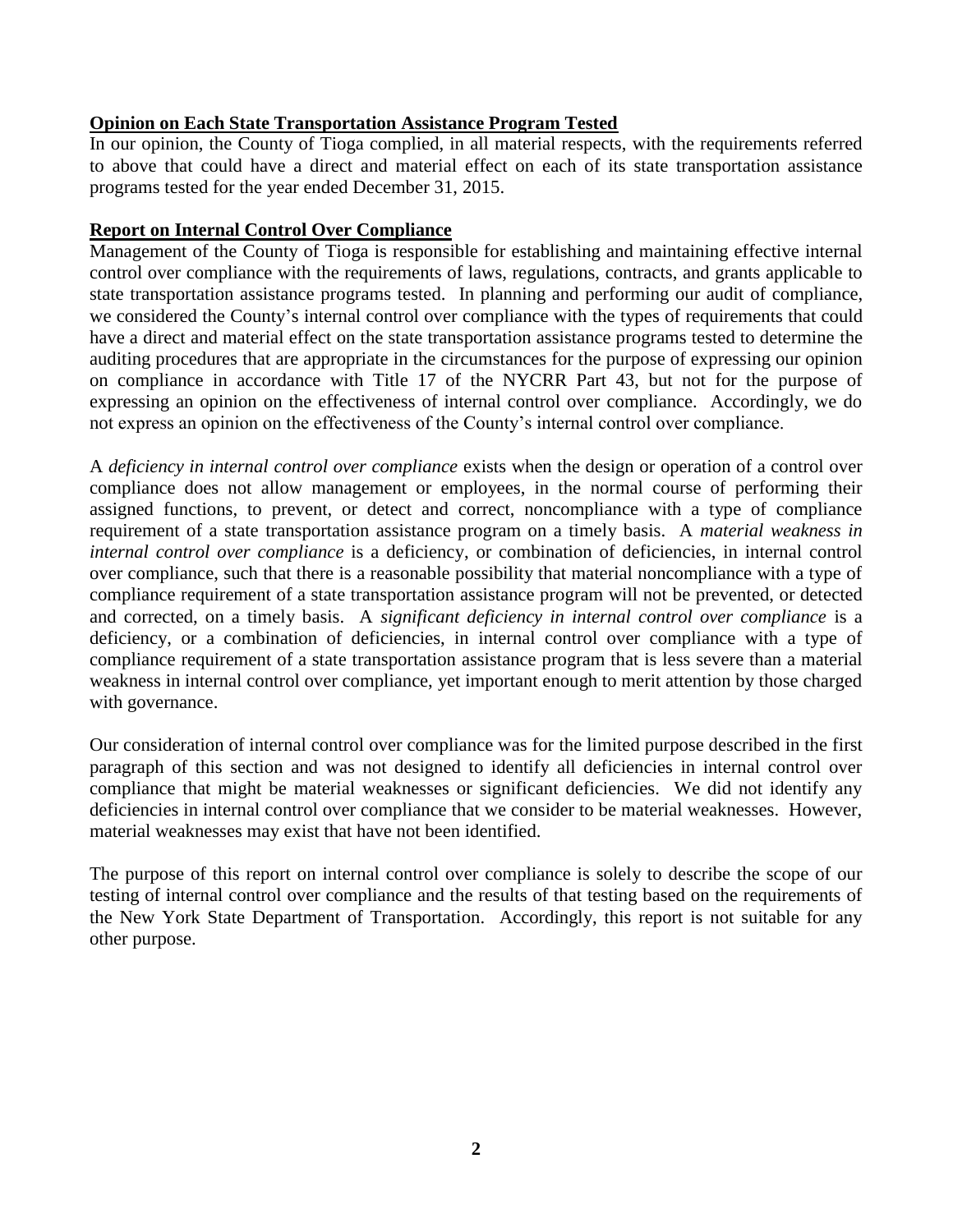### **Schedule of State Transportation Assistance Expended**

We have audited the financial statements of the County of Tioga as of December 31, 2015 and for the year ended December 31, 2015, and have issued our report thereon dated August 6, 2017. Our audit was performed for the purpose of forming an opinion on the County of Tioga's financial statements taken as a whole. The accompanying Schedule of State Transportation Assistance Expended is presented for purposes of additional analysis as required by Title 17 of NYCRR Part 43, and is not a required part of the financial statements. Such information is the responsibility of management and was derived from and relates directly to the underlying accounting and other records used to prepare the financial statements. The information has been subjected to the auditing procedures applied in the audit of the financial statements and certain additional procedures, including comparing and reconciling such information directly to the underlying accounting and other records used to prepare the financial statements or to the financial statements themselves, and other additional procedures in accordance with auditing standards generally accepted in the United States of America. In our opinion, the Schedule of State Transportation Assistance Expended is fairly stated in all material respects in relation to the financial statements as a whole.

Respectfully Submitted,

nsero r Co. CPA, LLP

Insero & Co. CPAs, LLP Certified Public Accountants

Ithaca, New York August 6, 2017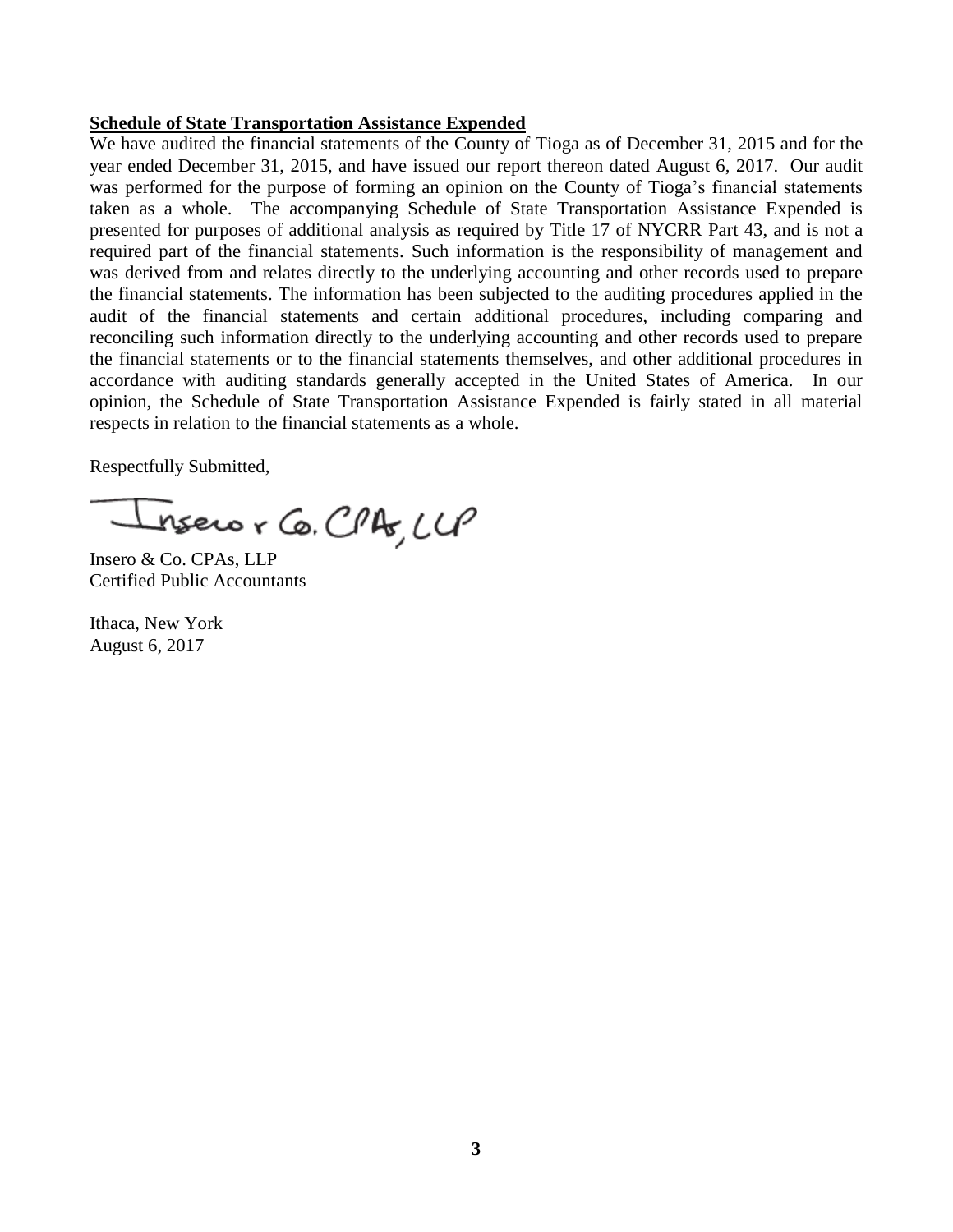## **SCHEDULE OF STATE TRANSPORTATION ASSISTANCE EXPENDED FOR THE YEAR ENDED DECEMBER 31, 2015**

| <b>Program Title</b>                                                                   | <b>NYSDOT</b><br><b>Contract</b> | Ref. Number/<br>Project # | <b>Expenditures</b> |        |
|----------------------------------------------------------------------------------------|----------------------------------|---------------------------|---------------------|--------|
| <b>Consolidated Local Streets and Highway</b><br>Improvement Program (CHIPS) - Capital |                                  |                           |                     |        |
| Component                                                                              | 970000                           | N/A                       | \$<br>1,065,064     |        |
| <b>Extreme Winter Recovery</b>                                                         | 970000                           | N/A                       | 108,185             |        |
| <b>State Transit Operating Assistance</b>                                              | N/A                              | N/A                       |                     | 49,687 |
|                                                                                        |                                  | D034829/                  |                     |        |
| State Match for Federal Aid Highway Projects                                           | N/A                              | PIN #9753.73              | 195,321             |        |
|                                                                                        |                                  | D034661/                  |                     |        |
| State Match for Federal Aid Highway Projects                                           | N/A                              | PIN #9753.80<br>D034803/  | 123,600             |        |
| State Match for Federal Aid Highway Projects                                           | N/A                              | PIN #9753.83              |                     | 20,993 |
|                                                                                        |                                  | D033814/                  |                     |        |
| State Match for Federal Aid Highway Projects                                           | N/A                              | PIN #9L97.17              |                     | 56,444 |
| Total State Match for Federal Aid Highway Projects                                     |                                  |                           | 396,358             |        |
| Suburban Highway Improvement                                                           | 970000                           | N/A                       |                     | 70,427 |
| <b>Total State Transportation Assistance Expended</b>                                  |                                  |                           | 1,689,721<br>\$     |        |

*See Independent Auditor's Report and Notes to Schedule of State Transportation Assistance Expended*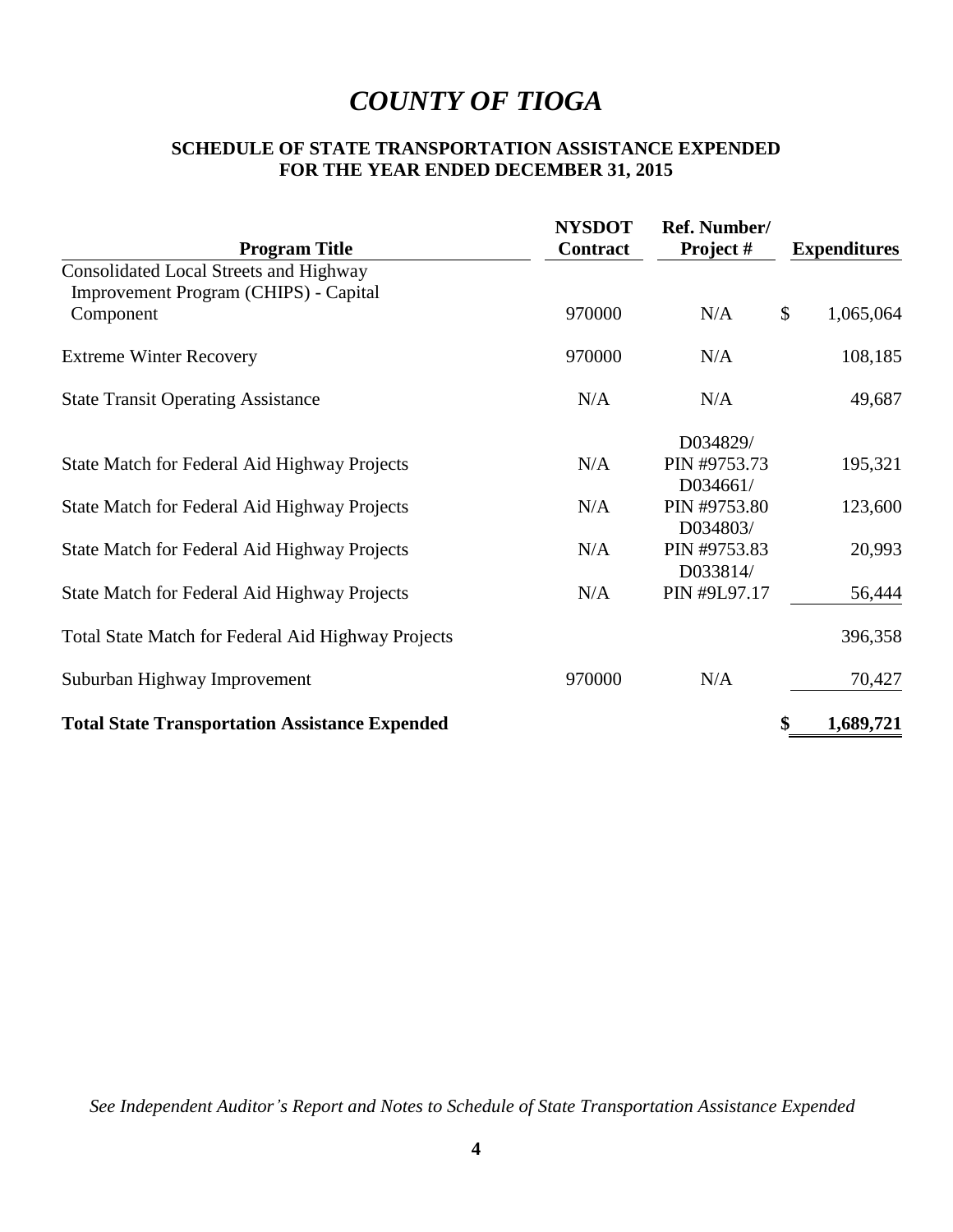## **NOTES TO SCHEDULE OF STATE TRANSPORTATION ASSISTANCE EXPENDED DECEMBER 31, 2015**

### *Note 1* **General**

The accompanying Schedule of State Transportation Assistance Expended of the County of Tioga presents the activity of all financial assistance programs provided by the New York State Department of Transportation.

### *Note 2* **Basis of Accounting**

The accompanying Schedule of State Transportation Expended is presented using the accrual basis of accounting.

### *Note 3* **Matching Cost**

The costs associated with the federal and local shares of Federal Aid Highway Projects are not included in the reported expenditures.